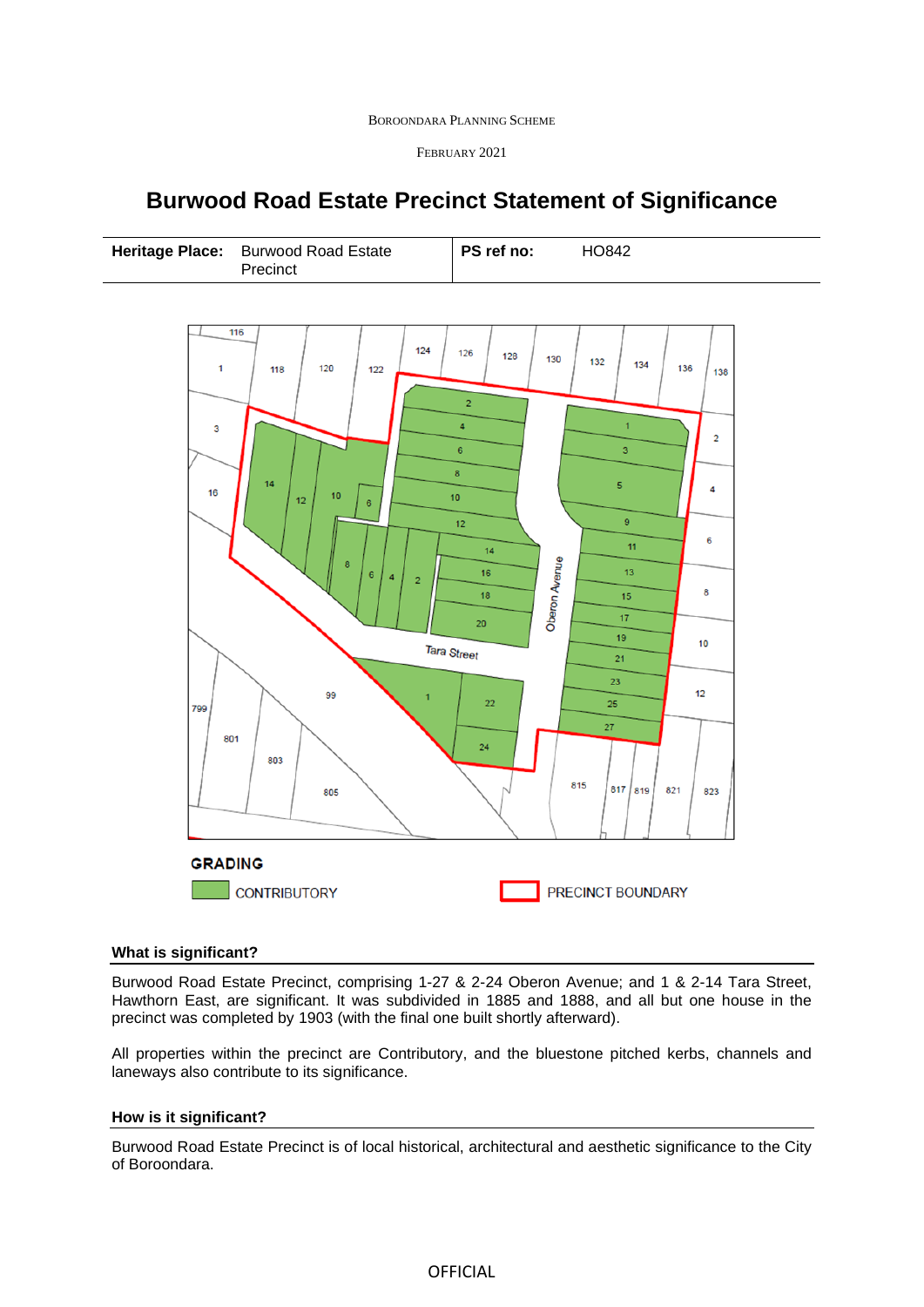#### **Why is it significant?**

Burwood Road Estate Precinct illustrates the rapid growth in the northern part of Hawthorn East that followed the opening of the Auburn and Camberwell railway stations in 1882. After the estate was subdivided in 1885 and 1888, rows of timber cottages were built rapidly, with more than half of them completed by 1888 and all but one of the others by 1903. The division of the original wide 'villa sites' into narrower allotments occupied mostly by single-fronted cottages illustrates the more modest means of their early occupants, workers in the trades and service industries, who were nonetheless able to share in Melbourne's high level of home ownership and improved living standards in the 1880s. The irregular pattern of streets with a single outlet and dogleg in Oberon Avenue illustrates the private nature of road creation during the late Victorian period. Its street layout was made even more irregular by the 1882 railway line forming a diagonal boundary to Tara Street, and its subdivision in two stages resulting in a dogleg in Oberon Avenue. (Criterion A)

The precinct is of architectural significance for its collection of Victorian Italianate cottages and houses that illustrate the modest yet stylish dwellings occupied by trade and service-industry workers of Hawthorn East in the nineteenth century. They display the principal features of this style, including low-pitched hipped roofs, chimneys with a rendered cornice, bracketed eaves (many with raised panels between them), front or return verandahs with slender posts or columns and cast-iron ornament, double-hung sash windows often with sidelights, and four-panelled front doors with raised cricket-bat mouldings. While most are timber houses with ashlar-look boards to the facades, there are a few built of polychrome brickwork utilising the local Hawthorn bricks. The majority of the houses are single-fronted cottages, along with five double-fronted houses with symmetrical or asymmetrical façades, both typical of the Italianate style. (Criterion D)

While most of the houses in the precinct have quite standard Victorian Italianate forms and details, their rapid construction by a small group of builders has created by an unusually high level of overall consistency in the streetscapes, as well as a small point of difference. Half of the c1885-88 cottages in the early part of the subdivision are characterised by distinctively small-scale ashlar board to their facades (14, 16, 19, 21, 23, 24, 25 & 27 Oberon Avenue and 4 & 6 Tara Street), marking them as the work of a single builder. The streetscapes are enhanced by the retention of bluestone pitched kerb and channels and laneways, and the irregular course of the two streets in the precinct provide additional visual interest. (Criterion E)

### **Primary source**

| <b>Number</b>  | <b>Address</b> | Grade        |
|----------------|----------------|--------------|
|                | Oberon Avenue  | Contributory |
| $\overline{2}$ | Oberon Avenue  | Contributory |
| 3              | Oberon Avenue  | Contributory |
| 4              | Oberon Avenue  | Contributory |
| 5              | Oberon Avenue  | Contributory |
| 6              | Oberon Avenue  | Contributory |
| 8              | Oberon Avenue  | Contributory |
| 9              | Oberon Avenue  | Contributory |
| 10             | Oberon Avenue  | Contributory |
| 11             | Oberon Avenue  | Contributory |
| 12             | Oberon Avenue  | Contributory |
| 13             | Oberon Avenue  | Contributory |
| 14             | Oberon Avenue  | Contributory |
| 15             | Oberon Avenue  | Contributory |
| 16             | Oberon Avenue  | Contributory |
| 17             | Oberon Avenue  | Contributory |
| 18             | Oberon Avenue  | Contributory |
| 19             | Oberon Avenue  | Contributory |
| 20             | Oberon Avenue  | Contributory |

*City of Boroondara Municipal-Wide Heritage Gap Study Volume 6: Hawthorn East, February 2021*